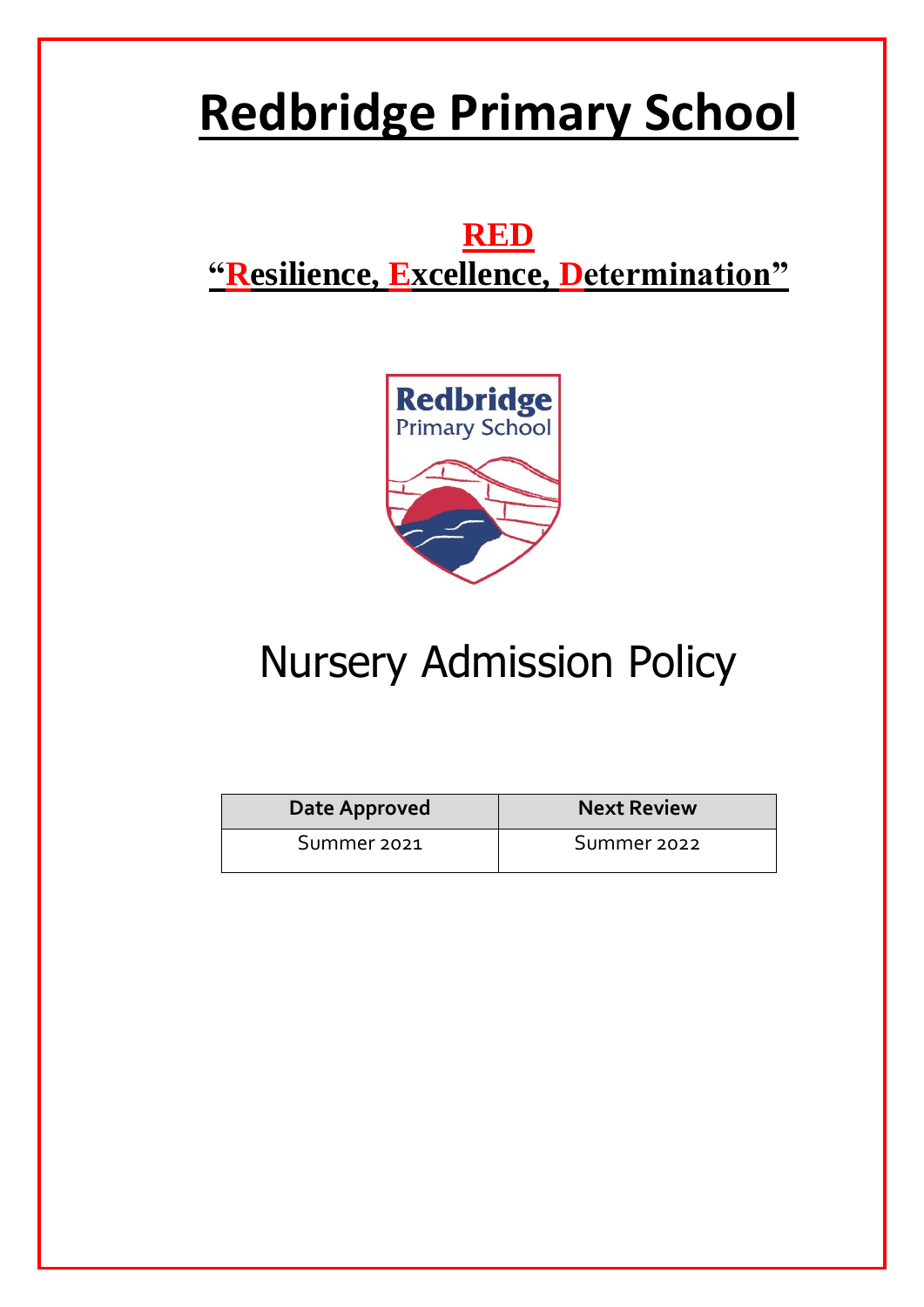# **Redbridge Primary School Nursery Admissions Policy**

## **Rationale**

We believe that all young children should have an equal opportunity to access high quality, Early Years Education.

To ensure all stakeholders understand our commitment to equalities and fairness we believe there needs to be clarity with regard to the priorities, criteria and procedures for allocating places at Redbridge Nursery.

# **Aims**

- To have a fair and consistent process for allocating places.
- To ensure a socio-economic balance in our intake, from which all children benefit and thrive whilst upholding equal opportunities.
- To ensure all applicants are equally valued and that families are able to express their and their children's needs.

### **Guidelines**

Children can be admitted to the Nursery Class at the start of the academic year (September) following their third birthday, if places are available. Attendance will either be on a part time basis (15 hours) or a full time basis (30 hours). All children who are three and four are entitled to 15 hours funded childcare.

From September 2020, some working parents will be entitled to 30 hours funded childcare i.e. both parents need to be working a minimum of 16 hours per week. To check your eligibility, please go to [www.childcarechoices.gov.uk.](http://www.childcarechoices.gov.uk/)

If parents do not qualify for 30 hours it may be possible to apply for an additional 15 hours at a charge (if spaces are available) For further information contact Mrs Rana, Admissions Officer.

This is a school nursery class and therefore operates during term times only. Should your child be entitled to 30 hours and stay for lunchtime, there will be a charge for lunchtime supervision. Fees will be payable monthly in advance at a rate.

Admission to the Nursery Class does not constitute a guarantee of a place in the Primary School nor does it preclude the admission of a child to any other Infant or Primary school in the area.

The school will maintain an application list of pupils seeking admission to the Nursery. Inclusion of a child's name on the list does not constitute a guarantee of a place. An application form for a nursery place should be completed by parents and submitted to the school. Notifications of a place are sent to parents and this will need to be accepted in writing. The school may need to take account of the balance between mornings, afternoons and all day places, however, so it may not be possible to fulfil all parents' requests.

### **Our Nursery session times**

Nursery admission Policy **Page 2** of **9**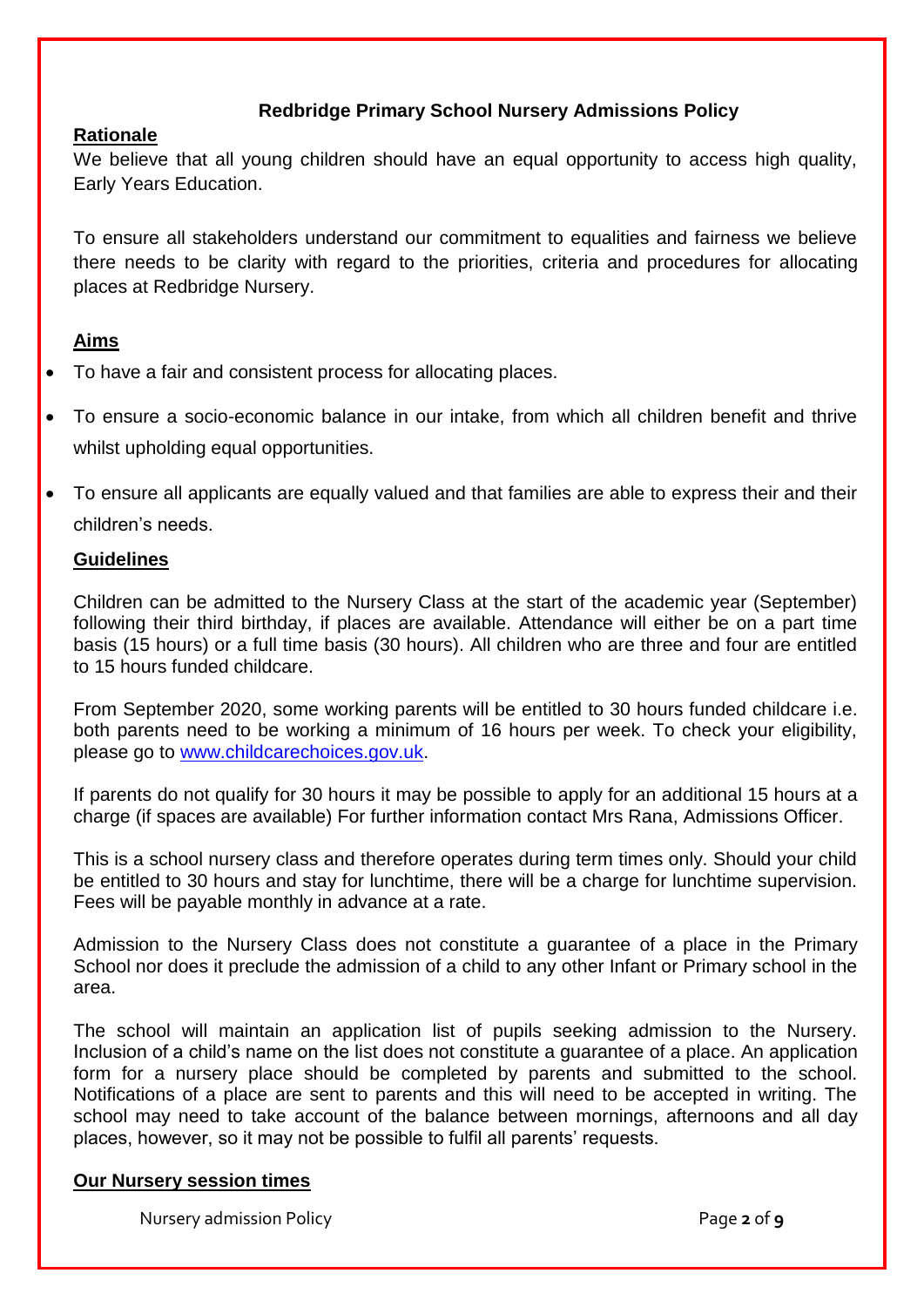| Morning     | 8.50am -11.50am |
|-------------|-----------------|
| Afternoon   | 12.40pm -3.40pm |
| l Full Time | 8.50am - 3.40pm |

# **Attendance to the Nursery Class**

- Admission form to be completed.
- Birth dates will be checked and a copy of the child's birth certificate will be taken.
- A copy of a utility bill for verification of the child's address will also be taken.
- Parents/Guardians will be asked to bring their child for a visit to the Nursery prior to the child starting, to meet staff and familiarise themselves with their new surroundings. Due to Covid-19, Zoom Home call visits will take place instead.
- There will be a staggered admission of new children not all new children will start on the same day. A small number of children will be admitted on the same session.
- Parents/Guardians are advised of the necessity for their child to be brought and collected by a responsible adult.
- Parents/Guardians will be asked to provide at least two emergency contact numbers.

# **30 Hours Nursery Information- see full time Nursery provision, appendix 1**

- The children who are staying all day (30 hours) will need to bring in a packed lunch to school, there is a daily charge (£6) for lunchtime supervision.
- If you have a code for funding for the additional 15 hours, then the only payment due is for lunchtime supervision.
- The school must validate a code before they can offer a funded place to any child. (all places are provisional until codes are validated,
- If you are not eligible for additional 15 hours' government funded hours (**option B**), the school will invoice you in advance on the 1<sup>st</sup> of every month (This is including the lunchtime charge.)
- Payment must be made monthly via cheques & BACS payment directly into our bank account (only).

| Option A | Full time provision $-8.50$ am to 3.40pm                             |
|----------|----------------------------------------------------------------------|
|          | 6 hours per day x 5 days a week (Monday to Friday)                   |
| $\Box$   | 30 Government funded hours. This will not include a lunchtime        |
|          | provision, therefore an additional cost of £30 per week will need to |
|          | be made to cover additional lunchtime supervision. A packed lunch    |
|          | will need to be provided by parents.                                 |
| Option B | Full time provision $-8.50$ am to 3.40pm,                            |
|          | 6 hours per day x 5 days a week (Monday to Friday)                   |
| $\Box$   | Government funded 15 hours with additional 15 non-Government         |
|          | funded hours to be purchased at £23 per day. This will include the   |
|          | cost of lunchtime supervision where will be staying for packed lunch |
|          | (to be provided by parents).                                         |

Nursery admission Policy Page **3** of **9**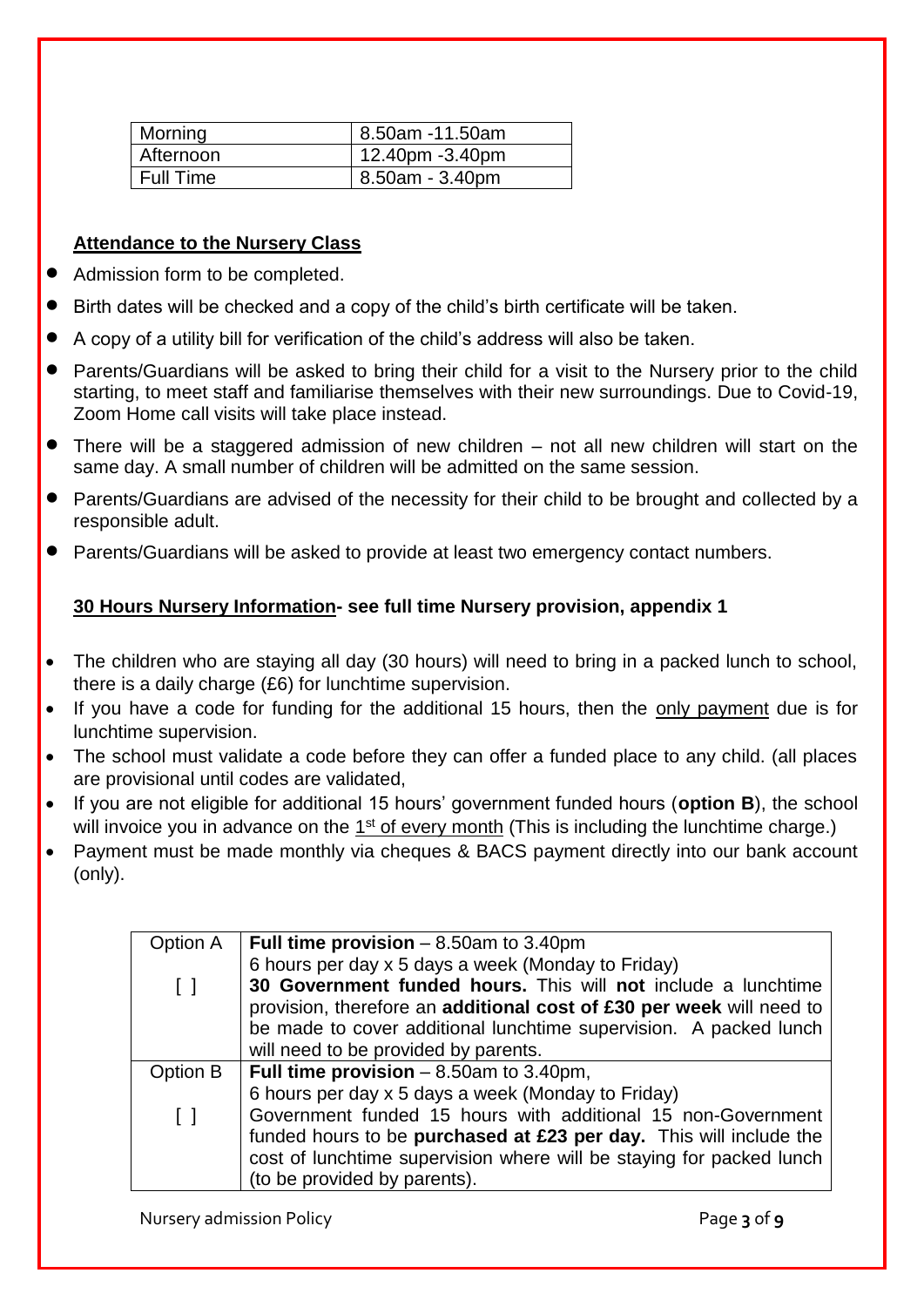- Payments will include the reference **30NUR**/child's first full name & surname initial (30NUR/SarahA), so that we can reconcile your payment to your child.
- If you have a sibling in the main school, you may pick up your nursery child at the same time for the Friday early closure (2:30pm). However, nursery will remain open to children so they can receive their funded session (due to Covid-19, the school will not be closing at 2.30. It will be reviewed in spring term)

# **Terms and Conditions - See application, appendix 2**

- That the fee is still payable in the event of my child being sick or absent for any reason and that it is not refundable.
- Fees are payable in advance.
- The nursery runs term time only.
- Families must pay a deposit of £100, £50 is non-refundable
- If you wish to discontinue the use of our nursery, you must write to us, giving us a minimum of 4 weeks' notice and you will be charged for these 4 weeks.
- Failure to keep to the agreement may result in the loss of the place.

## **Pre-School Nursery Admissions and Oversubscription**

The following criteria will be used to decide which children are offered a place:

- 1. Child's age/date of birth
- 2. "Looked after" children (as defined in the Education Act 2002 Admissions).
- 3. SEND Children with a particular compelling educational and/or social or medical need
- 4. Those children who live in the catchment area of the Pre-School.
- 5. Those children who live in the catchment area of this school who will have a sibling attending this primary school at the time of the applicant's proposed admission

6. Siblings children who live outside the catchment of the requested school, with a sibling attending this school at the time of the applicant' proposed admission.

7. Children of members of staff.

8. Distance - Children who live nearest to this school calculated in a direct straight line from the child's permanent place of residence to the school.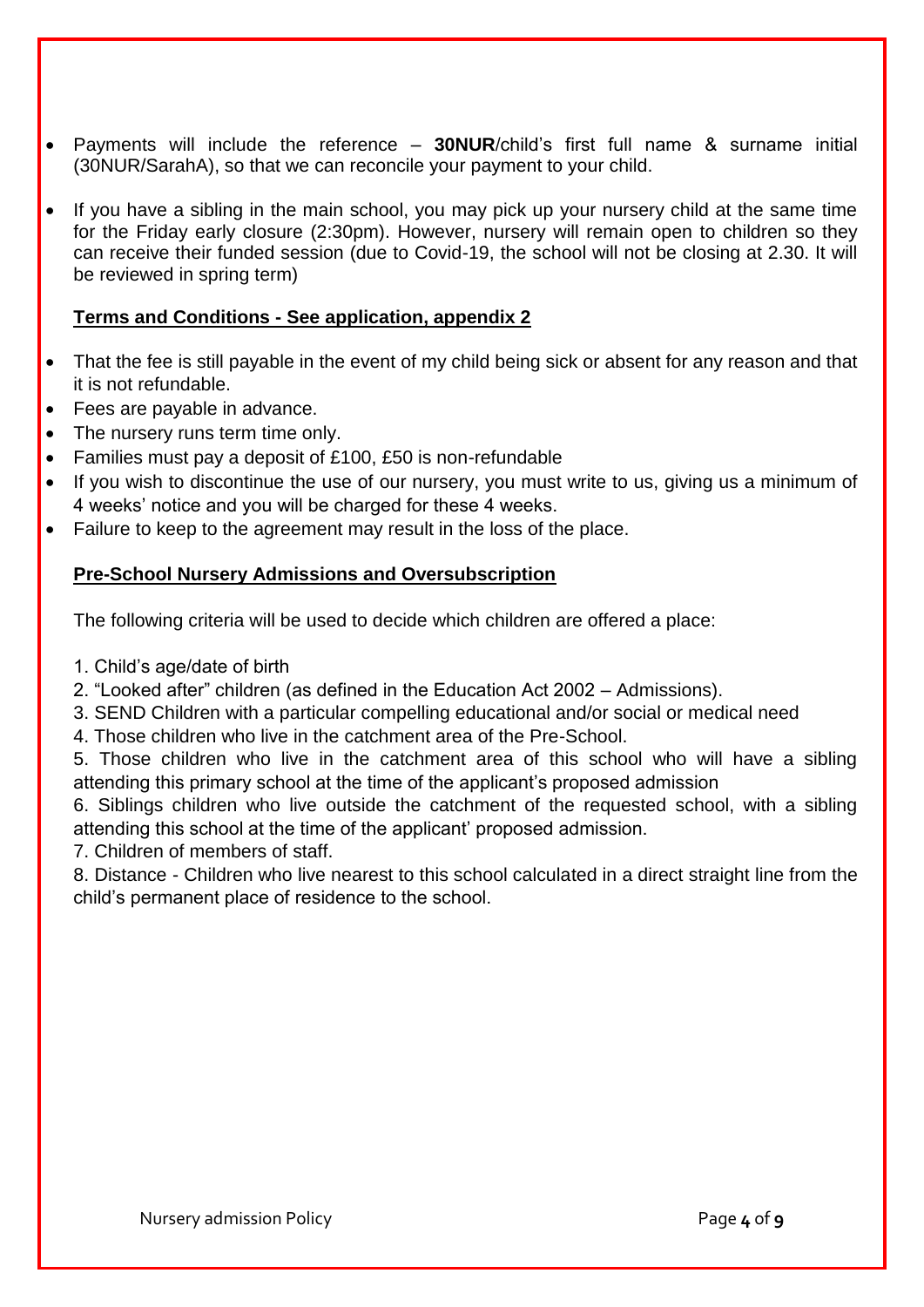**Appendix 1**

# **Full-Time Nursery Provision**



*Resilience | Excellence | Determination* 

# **Terms and Conditions**

Nursery admission Policy Page **5** of **9**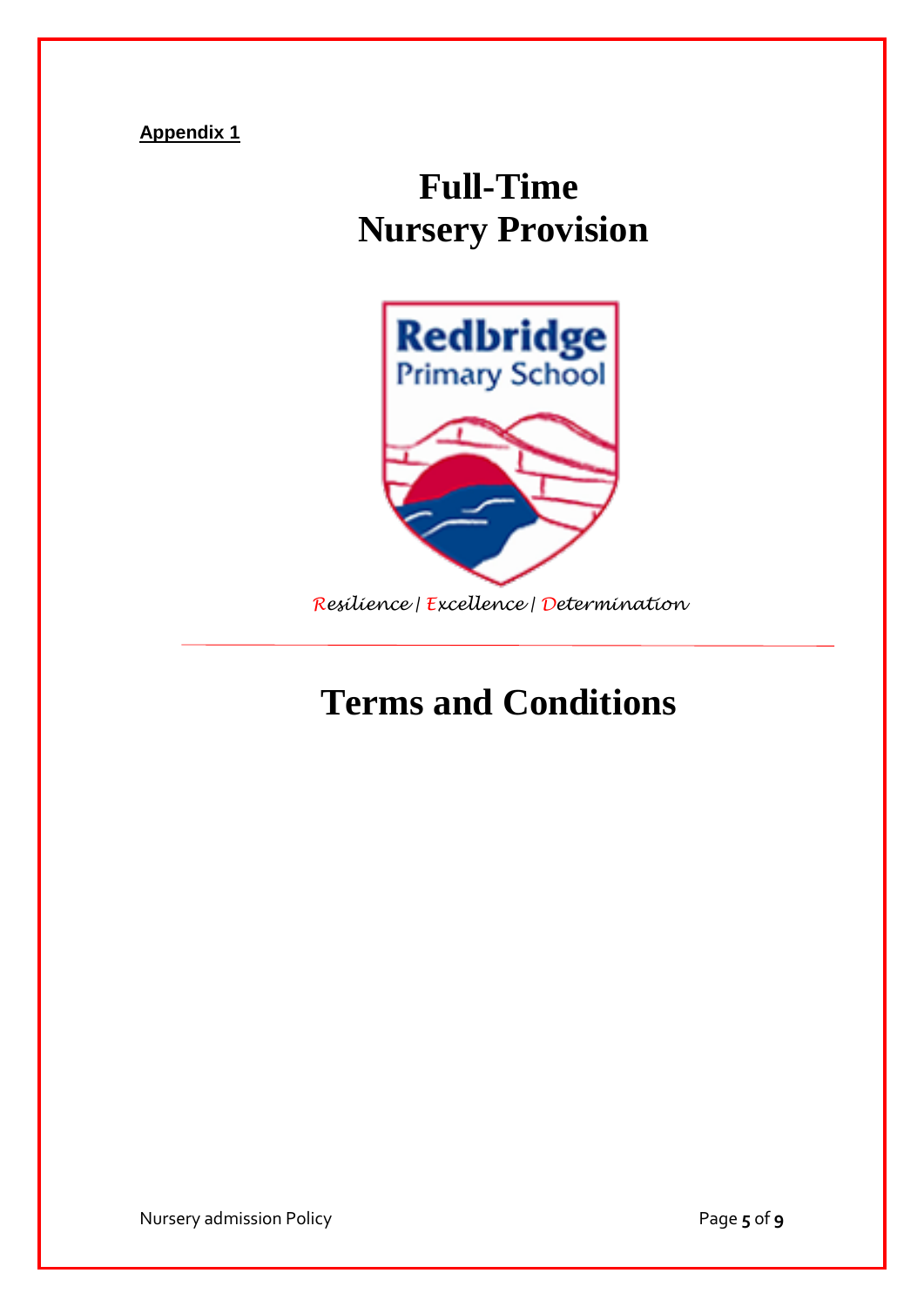#### **Introduction**

We are delighted that you have chosen Redbridge Primary for the care and education of your child. To ensure the smooth running of our nursery, we expect all parents and guardians to adhere to the following Terms and Conditions. A signature from parents/guardians on the child's registration form is all that's required to accept these Terms and Conditions.

#### **Registration**

In order to book a place at the nursery, a signed and fully completed registration form, including two emergency contacts must be received by the school office. We require to see a copy of the child's birth certificate. A £100.00 deposit per child is required before a place can be confirmed. £50 deposit is then refundable providing that one months' notice has been given in writing that the child is leaving, and the child has been attending nursery for at least three months. Please note that a deposit and registration fee is not required for those children attending funded sessions only.

#### **Settling in**

The settling-in period is intended to bridge the gap for the child between home and nursery. It should help them to become accustomed to the nursery and form an attachment with their key person, who will be with them for much of the time.

Preparation is the key to success so that when the time comes everybody and everything is ready to get the child off to a good start.

Full- fees are charged during the settling in period which can last from 2-4 weeks. (The well-being of each child is the nurseries first priority and settling in strategies may be subject to change)

#### **Arrival of children**

We do not offer a drop in service therefore, expect all children to arrive punctually for their session. Full-time and morning session starts at **8:50am**  Afternoon session starts at **12:40pm**

#### **Parent Conduct**

We expect parents, carers and visitors to:

- Respect the caring ethos and values of our school.
- Understand that both teachers and parents need to work together for the benefit of their children.
- Demonstrate that **all** members of the school community should be treated with respect.

In order to support a peaceful and safe school environment the school cannot tolerate parents, carers and visitors exhibiting any behaviour that could be deemed threatening, intimidating or inappropriate. We expect all adult to set a good example in their own speech and behaviour.

#### **Nursery Fees & Charges**

Fees are invoiced monthly and are due for payment on the first of the month. Late payments will be subject to a charge of £20. You will be charged for each session, regardless of whether your child attends. The nursery is closed on all bank holidays and for 6 business days over the school year. Fees will be charged as normal for these days. Fees are also payable if the nursery is closed for any event beyond our reasonable control, including, but not limited to, lack of essential services, Covid spike or weather conditions. We calculate your monthly fees using the formula: cost of weekly sessions x 39 weeks which is spread across 12 months = fixed monthly amount. Your first invoice will be calculated using your child's first settling in day until the end of the month. This invoice must be paid in advance before or on your child's first day of attendance. Your final invoice will be 4 weeks from the date of your written confirmation of leave date. You will be required to pay the full fees for the 4 weeks' notice. Your child may attend during this time unless you have breached the childcare contract terms and conditions. Please ensure all payment confirmation is sent to [remittanceadvice@redbridgeprimary.redbridge.sch.uk](mailto:remittanceadvice@redbridgeprimary.redbridge.sch.uk)**,** you will receive a confirmation of payment via this email.

Nursery admission Policy Page **6** of **9**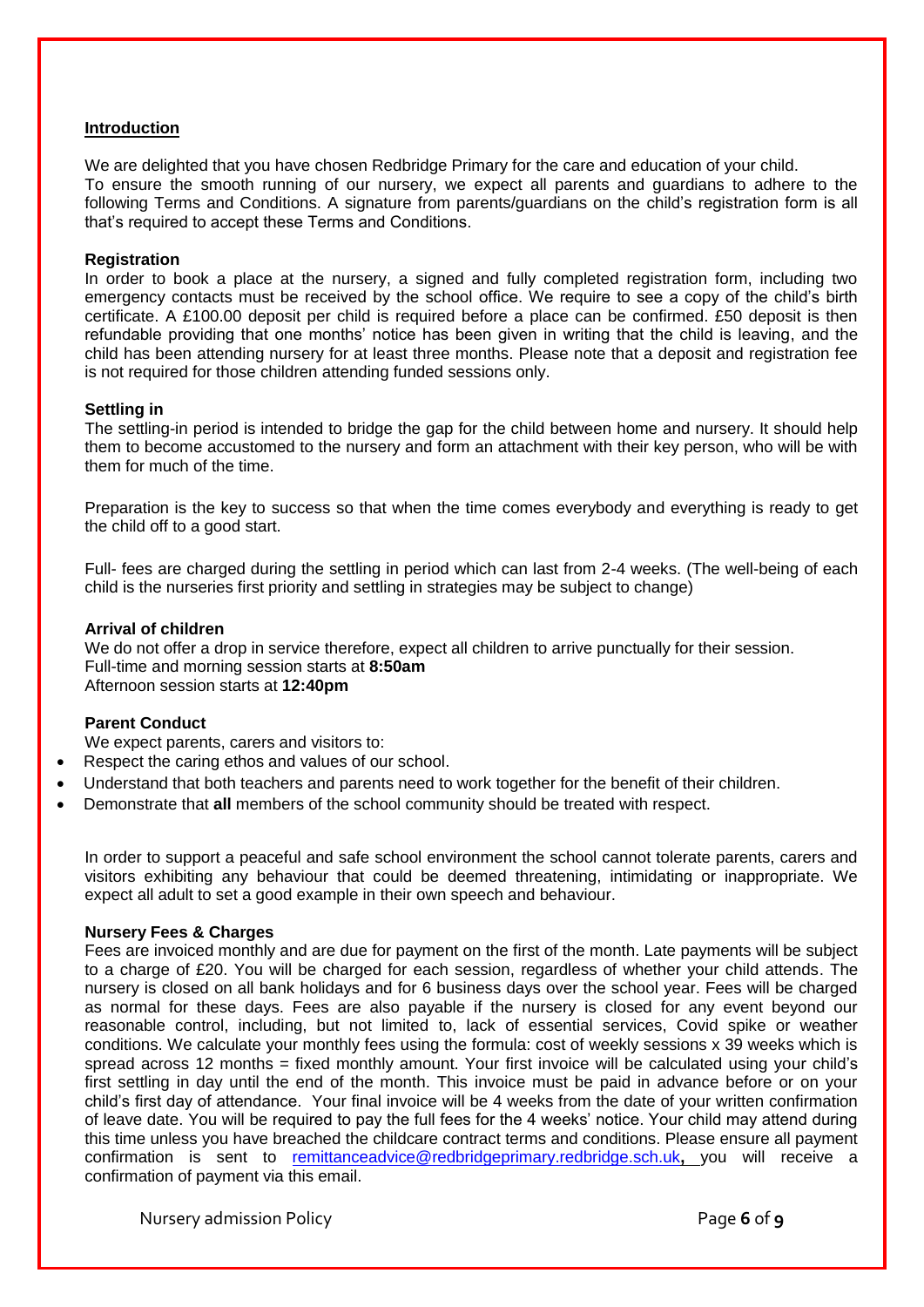#### **Arrears**

Any fees still outstanding after the 15th of the month will incur a £20.00 charge. Please note that if your monthly fees are unpaid by the end of the month, the nursery place will be suspended until the debt has been paid. Please note that fees are still charged during any suspension period. Any costs incurred as a result of suspension or termination will be paid by the parent/guardian of the child. Failure to meet payments will unfortunately result in the termination of the nursery place and in such circumstances the parents will not be entitled to a refund of any fees or deposit.

#### **Early Years Education Funding**

All children are entitled to Universal Early Years Funding (15 hours) which is paid directly to the nursery. In order for the nursery to claim this funding you will need to provide a copy of your child's birth certificate and complete a declaration form stating where you are claiming the free entitlement. During funded hours, the nursery will offer free nursery education, the only charge during these hours is for food, drinks, and for any extra-curricular activities that are provided.

We also offer 30 hours funding. Eligibility for the 30 hours can only be confirmed by HMRC after parents complete an online application and eligibility is based upon parent's earnings and hours. If you are eligible you will be issued a code. During your child's year in the nursery you will have to reconfirm your eligibility by logging into your HMRC childcare account every 3 months, the school will check this termly during your child's enrolment in the nursery. If you apply for your code more than 3 months before the term starts, you'll have to reconfirm your eligibility in your account in order to keep your code valid. If you become ineligible to the 30 hour offer or if you do not reconfirm your eligibility in time for the start of a new term your funding option will change to a fee paying place (Option B).

#### **Cancellation/Termination/Change**

We require 30 days' notice, in writing, should you wish to terminate your place for any reason. Parents remain liable for fees throughout the notice period and all fees that are outstanding need to be cleared at the beginning of the notice period in order for the nursery to admit the child. If a parent withdraws their child during this notice period, the fees shall still remain payable. When families leave Redbridge Primary, it is their responsibility to cancel any future payments to the nursery. Any overpayments that need to be refunded, will incur an admin fee of £20.

We reserve the right to terminate a place with immediate effect if parents fail to adhere to our terms and conditions, if any fees are not paid by the due date, or if a parent/guardian displays abusive, threatening or otherwise inappropriate behaviour.

#### **Court Order**

You must inform us if your child is the subject of a court order and provide us with a copy of such order on request.

#### **Compliments or Complaints**

At Redbridge Primary School parent satisfaction is of paramount importance to us and any compliments /concerns or complaints will be taken seriously. We aim to provide a safe, secure and happy environment for children to prosper and develop. We accept that despite our best endeavours, there may be occasions when you feel we have been less than perfect, and we will always adopt a sympathetic but fair approach in dealing with your concerns. Conversely, you may experience moments when you feel a particular member of the team, or indeed the staff team itself, has performed really well and therefore deserves a little praise. Should you have any compliments or concerns regarding the care or any other aspect of the nursery, please in the first instance raise them with the nursery teacher.

All written complaints will be acknowledged by return and once a full investigation has been carried out, we will provide you with a detailed response within 28 days. We trust you will afford us the opportunity to resolve matters.

#### **Agreement**

These terms and conditions represent the entire agreement and understanding between the parents and the nursery. We reserve the right to update / amend these Terms and Conditions at any time.

Nursery admission Policy Page **7** of **9**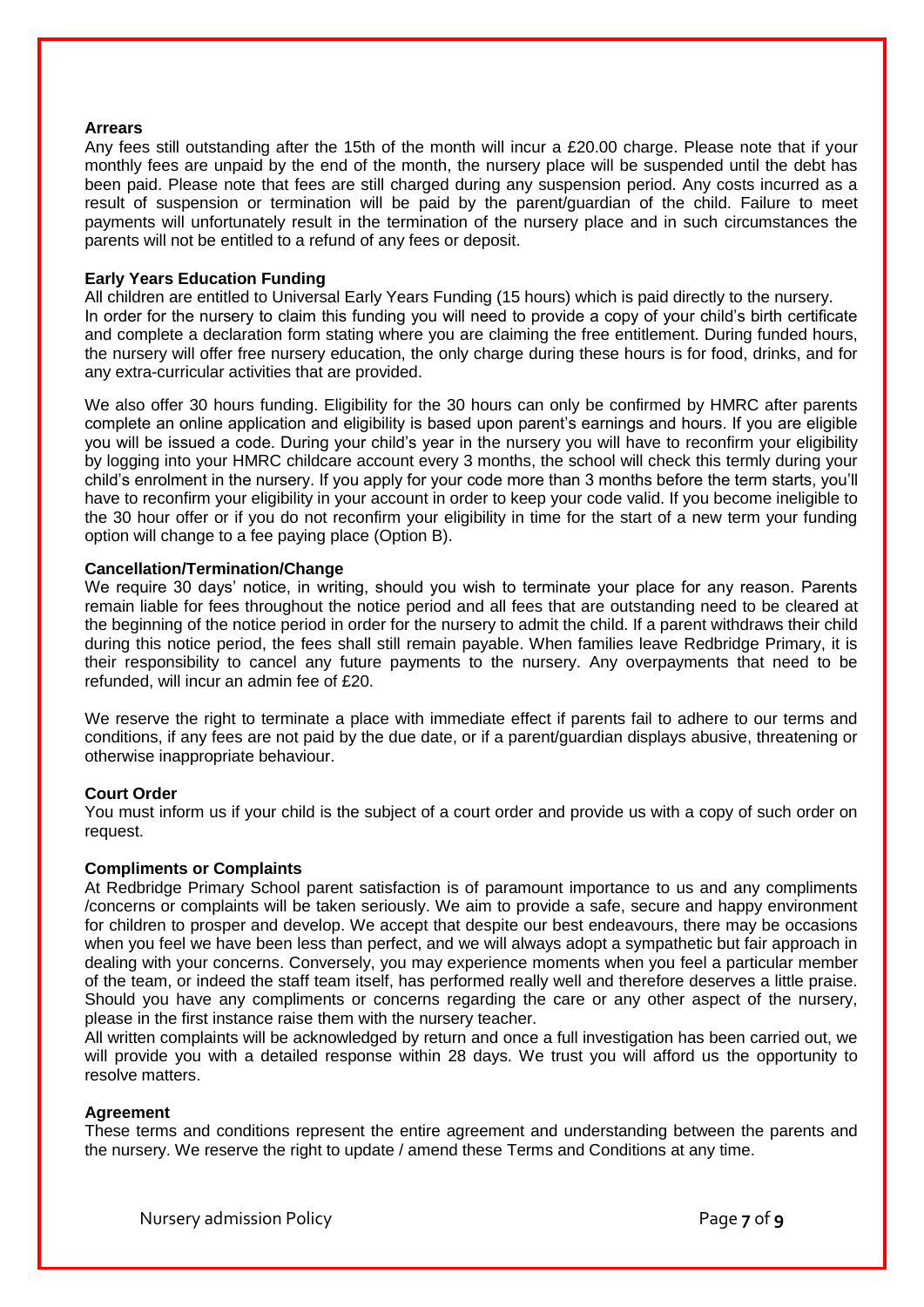#### **Declaration**

# **I understand that being offered a nursery place at Redbridge Primary School does not mean that I am entitled to a place for my child in Reception.** I confirm that the information I have provided on this form is correct. I understand that you may request further evidence to the information provided. If I provide incomplete or false information, the Admissions Team may withdraw any offer of a school place. Signed \_\_\_\_\_\_\_\_\_\_\_\_\_\_\_\_\_\_\_\_\_\_\_\_\_\_\_\_\_\_\_\_\_\_\_\_\_\_\_\_\_\_\_\_\_\_\_\_\_\_\_\_\_\_\_\_\_\_\_\_\_\_\_\_\_ Date \_ \_ / \_ \_ / \_ \_ **Appendix 2**

## **REDBRIDGE PRIMARY SCHOOL**

| Child's Legal Surname: | <b>Child's Legal Forename (s):</b>                          |
|------------------------|-------------------------------------------------------------|
|                        | Name by which the child is known (if different from above): |
| Date of Birth:         | <b>Male/Female:</b>                                         |
| <b>Address:</b>        | Postcode:                                                   |
| <b>Parents Legal</b>   | <b>National Insurance</b>                                   |
| Names:                 | Number:<br>(Complete for Option A only)                     |
| Date of Birth:         | <b>30 Hours Eligibility DERN</b><br>Code:                   |
|                        | (Complete for Option A only)                                |

Option required (please tick below)

| Option A | Full time provision $-8.50$ am to 3.40pm                                        |
|----------|---------------------------------------------------------------------------------|
|          | 6 hours per day x 5 days a week (Monday to Friday)                              |
|          | 30 Government funded hours. This will not include a lunchtime provision,        |
|          | therefore an additional cost of £30 per week will need to be made to cover      |
|          | additional lunchtime supervision. A packed lunch will need to be provided by    |
|          | parents.                                                                        |
| Option B | Full time provision $-8.50$ am to 3.40pm,                                       |
|          | 6 hours per day x 5 days a week (Monday to Friday)                              |
|          | Government funded 15 hours with additional 15 non-Government funded hours       |
|          | to be purchased at £23 per day. This will include the cost of lunchtime         |
|          | supervision where will be staying for packed lunch (to be provided by parents). |

**Terms and Conditions** Please read and sign to confirm that you accept:

- That the fee is still payable in the event of my child being sick or absent for any reason and that it is not refundable.
- Fees are payable in advance.
- The nursery runs term time only.
- Families must pay a deposit of £100; £50 is non-refundable (Date).
- If you wish to discontinue the use of our nursery, you must write to us, giving us a minimum of 4 weeks' notice and you will be charged for these 4 weeks.

Nursery admission Policy Page **8** of **9**